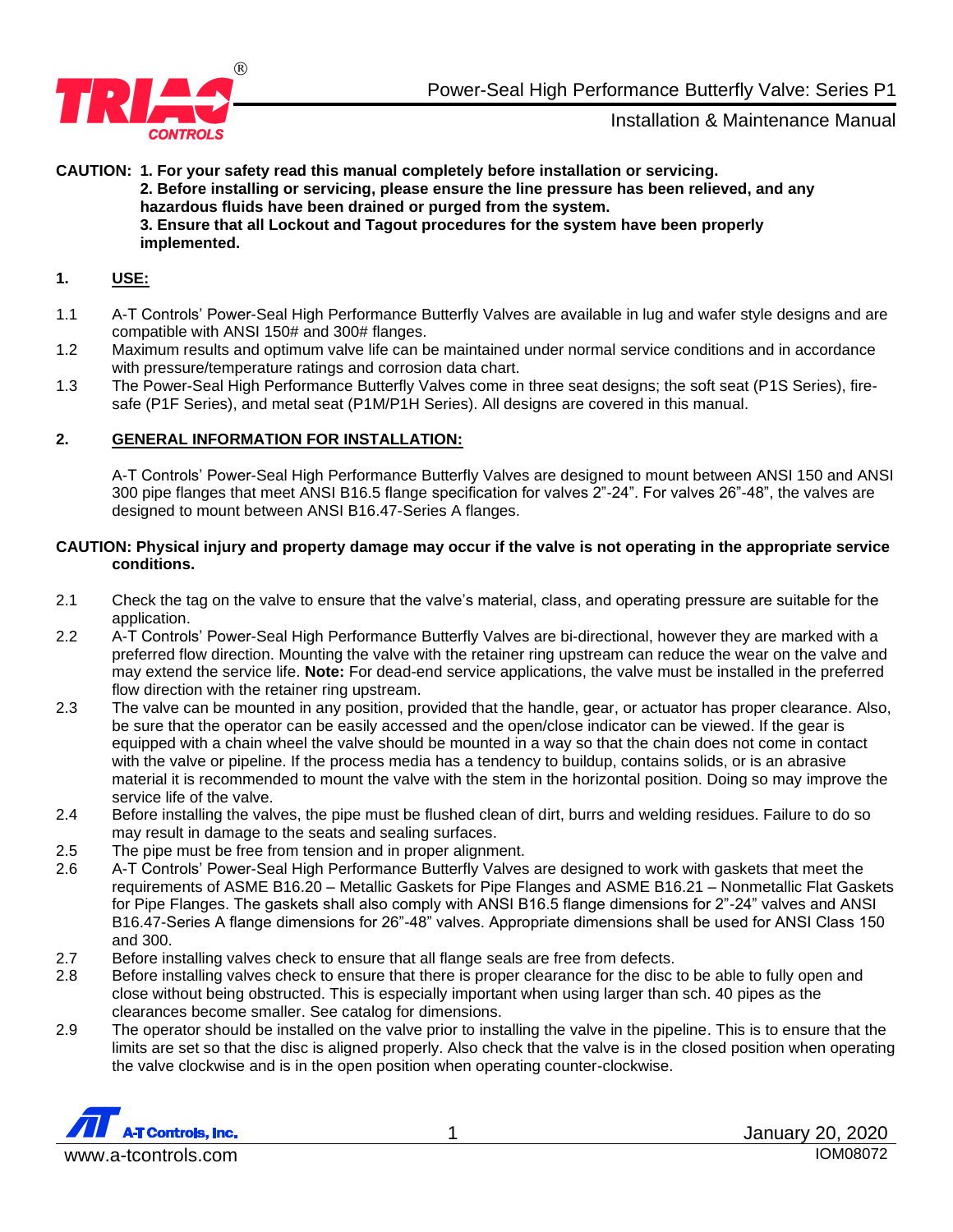

- 2.10 The valve should be installed in the pipeline in the closed position to prevent damage to the disc.
- 2.11 Install the valve in the pipeline and tighten bolts uniformly in a star pattern. Refer to the gasket manufacturer for the required flange bolt torque for the specific flange gasket used.

## **3. MANUAL OPERATION:**

#### **CAUTION: A-T Controls recommends a manual gear operator for all valves 6" and larger.**

**HANDLE:** To **OPEN** the valve; squeeze the handle to unlock it and turn it in the counter-clockwise direction. The handle can be locked in at 10 degree increments to adjust the flow. The valve will be locked into the 90 degree marker and parallel to the pipeline when fully open.

> To **CLOSE** the valve; squeeze the handle to unlock it and turn it in the clockwise direction. The handle can be locked in at 10 degree increments to adjust the flow. The valve will be locked into the 0 degree marker and perpendicular to the pipeline when fully closed.

**GEAR:** To **OPEN** the valve; turn the hand wheel counter-clockwise. The indicator will be pointing to the open position and stop rotating when fully opened. The flow can be adjusted by stopping the indicator anywhere between open and close.

> To **CLOSE** the valve, turn the hand wheel clockwise. The indicator will be pointing to the close position and the hand wheel will stop rotating when fully closed. The flow can be adjusted by stopping the indicator anywhere between open and close.

#### **4. AUTOMATED OPERATION:**

A-T Controls' Power-Seal High Performance Butterfly Valves can be mounted with quarter turn actuators. Valves with actuators should be checked for proper valve stem alignment. Angular or linear misalignment may result in high operational torque and unnecessary wear on the valve stem. See the actuator IOM for information on operating and mounting the actuator.

## **5. DISASSEMBLY & CLEANING PROCEDURE:**

- 5.1 Drain and make sure there is no pressure in the pipeline and take necessary precautions for the media in the pipeline.
- 5.2 Set valve to closed position and remove it from the pipeline.
- 5.3 Lay the valve flat on a clean and smooth surface. Be sure to take necessary precautions when opening and closing the valve so to not damage the disc.

#### *UPPER PACKING:*

- 5.4 Remove the bracket bolts (8) and washers (9).
- 5.5 Loosen the nuts (11) on the bottom of the packing gland studs (14) so that bracket can move up and down freely. Remove the nuts (11) on top of the belleville washer cover (12). Remove the cover (12) and belleville washers (13). Make sure to note the order of the washers for reassembly. Loosen nuts (11) on the bottom of the studs (14) until you are able to remove packing gland flange (15), gland (16), and bracket (10). If needed, remove studs (14).
- 5.6 Use packing extractors to remove packing (17). Use caution not to damage the stem and valve body. The packing must be replaced once removed.

*LOWER PACKING:*

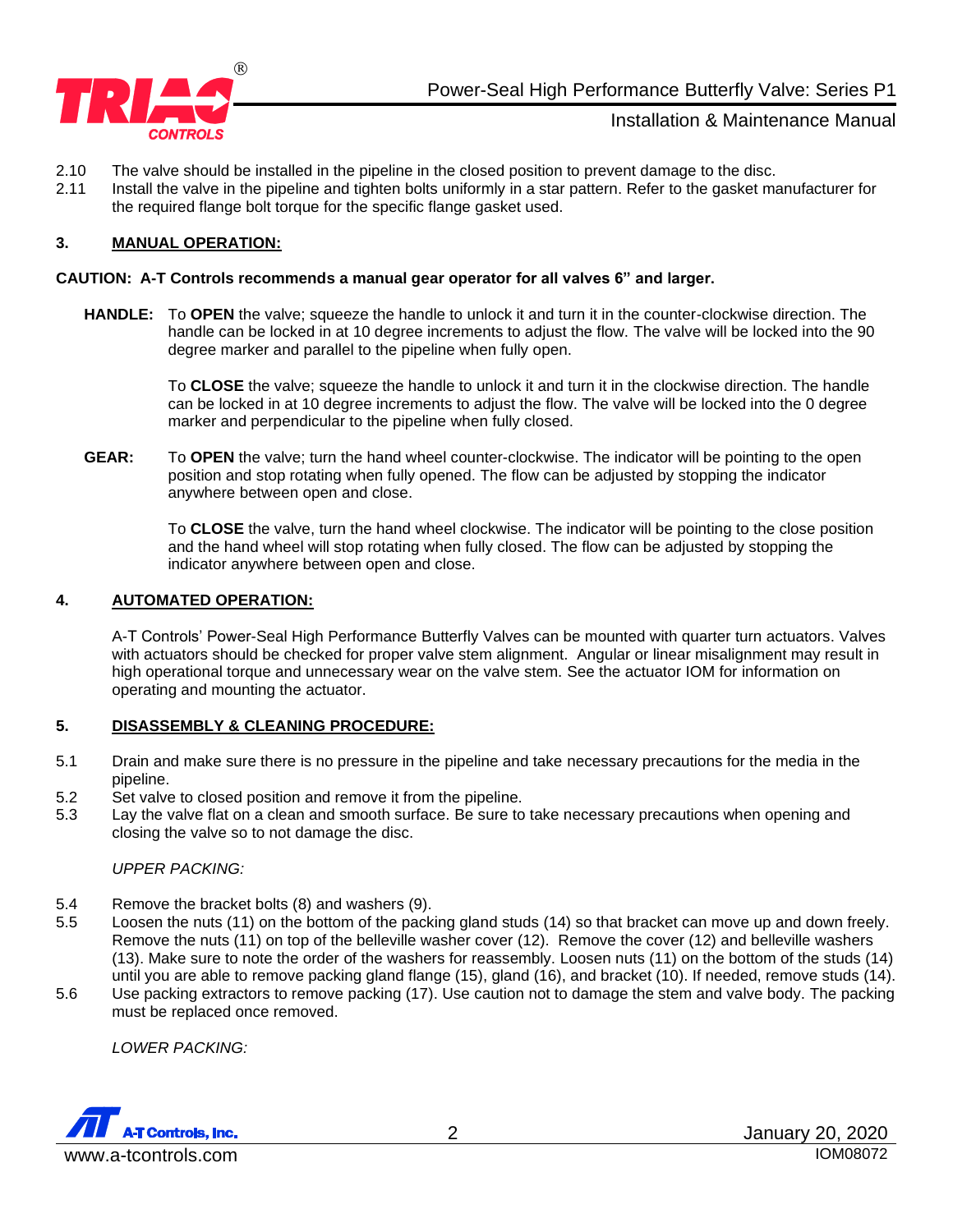

5.7 Unscrew and remove bottom cover (24), and use packing extractors to remove packing (23). Use caution not to damage the stem and valve body

#### *METAL SEAT: (Figure 1)*

- 5.8 Remove clamp bolts (7) and clamps (6). Clamps (6) are replaced by clamp plates (4) on wafer valves and can also be removed by removing the clamp bolts (7).
- 5.9 Carefully remove the retainer ring (5) and metal seat with gaskets (27 & 25). Be careful not to damage any of the sealing surfaces. Once gaskets are removed they must be replaced with a new gasket.

*SOFT SEAT: (Figure 2)*

- 5.10 Remove clamp bolts (7) and clamps (6). Clamps (6) are replaced by clamp plates (4) on wafer valves and can also be removed by removing the clamp bolts (7).
- 5.11 Carefully remove the retainer ring (5) and seat (3). Be careful not to damage any of the sealing surfaces.

*FIRE-SAFE SEAT: (Figure 3)*

- 5.12 Remove clamp bolts (7) and clamps (6). Clamps (6) are replaced by clamp plates (4) on wafer valves and can also be removed by removing the clamp bolts (7).
- 5.13 Carefully remove the retainer ring (5), secondary seat with gaskets (26 & 25), and seat (3). Be careful not to damage any of the sealing surfaces. Once gaskets are removed they must be replaced with a new gasket.

#### **6. ASSEMBLY:**

6.1 Make sure that all parts are clean before reassembling. **CAUTION:** If seats and packing have been removed be sure to install seats first to ensure that the disc lines up with the seats.

*METAL SEAT: (Figure 1)*

- 6.2 Install the metal seat with gaskets (27 & 25) into the valve. See figure 1 for correct orientation of the seat.
- 6.3 Install the retainer ring (5). Insert clamps (4 & 6) and torque clamp bolts (7) evenly (torque below).

*SOFT SEAT: (Figure 2)*

- 6.4 Install the seat (3) into the valve. Ensure the metal rings are in the seat and are flush with the outside of the seat. See figure 2 for correct orientation of the seat.
- 6.5 Install the retainer ring (5). Insert clamps (4 & 6) and torque clamp bolts (7) evenly (torque below).

*FIRE-SAFE: (Figure 3)*

- 6.6 Install the seat (3) into the valve. Ensure the metal rings are in the seat and are flush with the outside of the seat. See figure 3 for correct orientation of the seat.
- 6.7 Install the secondary seat with gaskets (26 & 25). See figure 3 for correct orientation of the secondary seat. Install the retainer ring (5). Insert clamps (4 & 6) and torque clamp bolts (7) evenly.

| <b>VALVE SIZE</b>        |           |                 |
|--------------------------|-----------|-----------------|
| <b>CLAMP BOLT TORQUE</b> | 96 IN*LBS | 264 IN*I<br>R.S |

*UPPER PACKING: (Figure 4)*

6.8 Carefully insert the packing (17) in the correct order. See figure 4 on how to insert packing. Slide gland (16) over stem. Note: For graphite packing sets that contain both solid graphite packing rings and fiber braided graphite packing, the fiber braided graphite packing pieces shall be installed between the two solid graphite packing rings. When installing the fiber braided graphite packing, ensure that the seams are staggered and do not line up.

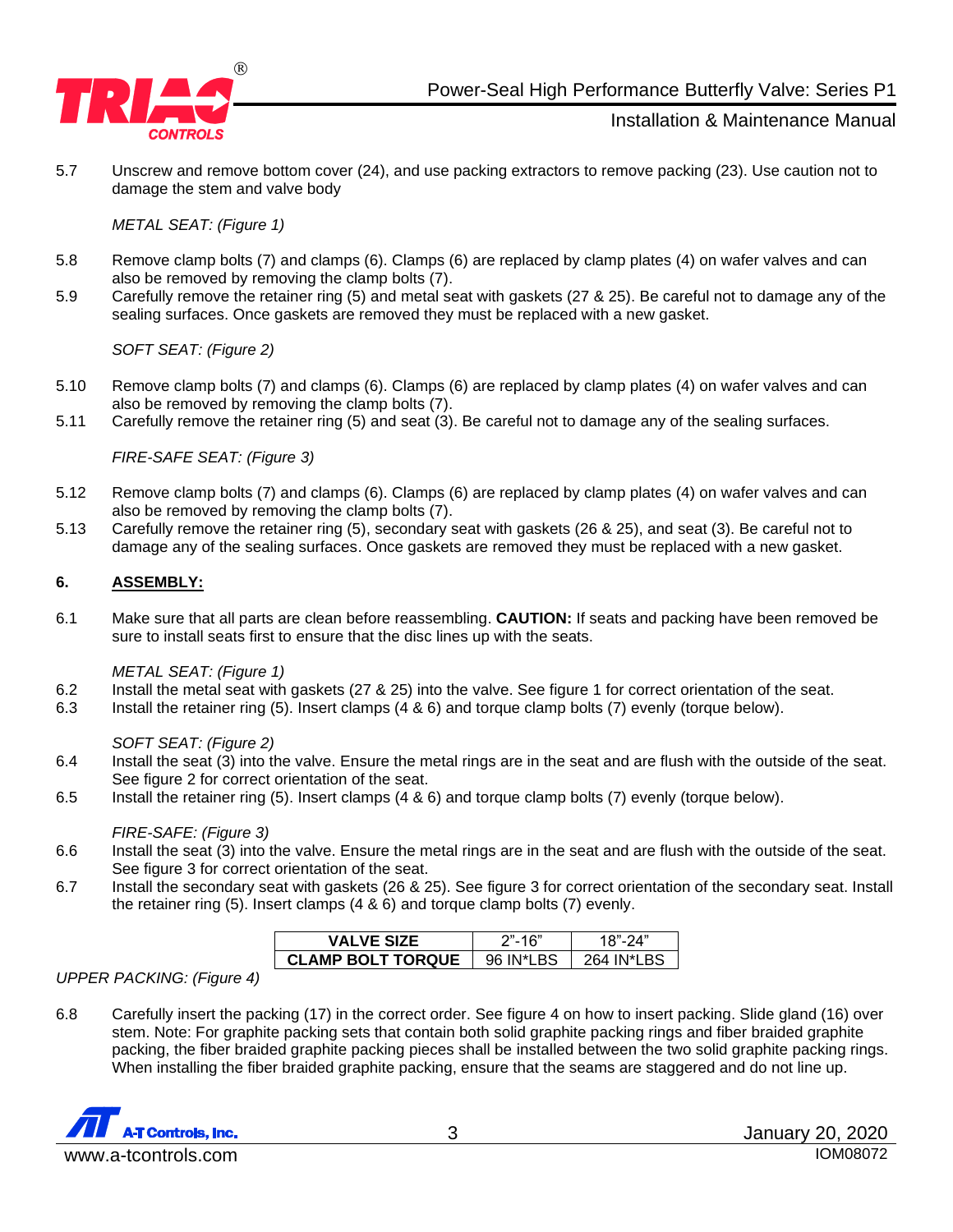

- 6.9 Fully screw in studs (14). Set bracket (10) over the studs and shaft. Thread nuts (11) over studs leaving enough room to be able to lift the bracket and slide on packing gland flange (15). Insert and tighten bracket bolts (8) and washers (9). Tighten nuts (11).
- 6.10 Stack the belleville washers (13) over the studs in the order they came off of the valve. See figure 4 on the following page for proper order. Slide the cover (12) over the washers (13) and tighten nuts (11) evenly until the washers are fully compressed so that the cover (12) comes in contact with the packing gland flange (15). Be sure to gently build up the torque on both nuts so that the packing gets compressed evenly.

*LOWER PACKING:*

- 6.11 Insert packing (23) into the valve being careful not to damage the packing on the threads.<br>6.12 Tighten the bottom cover into the valve.
- Tighten the bottom cover into the valve.



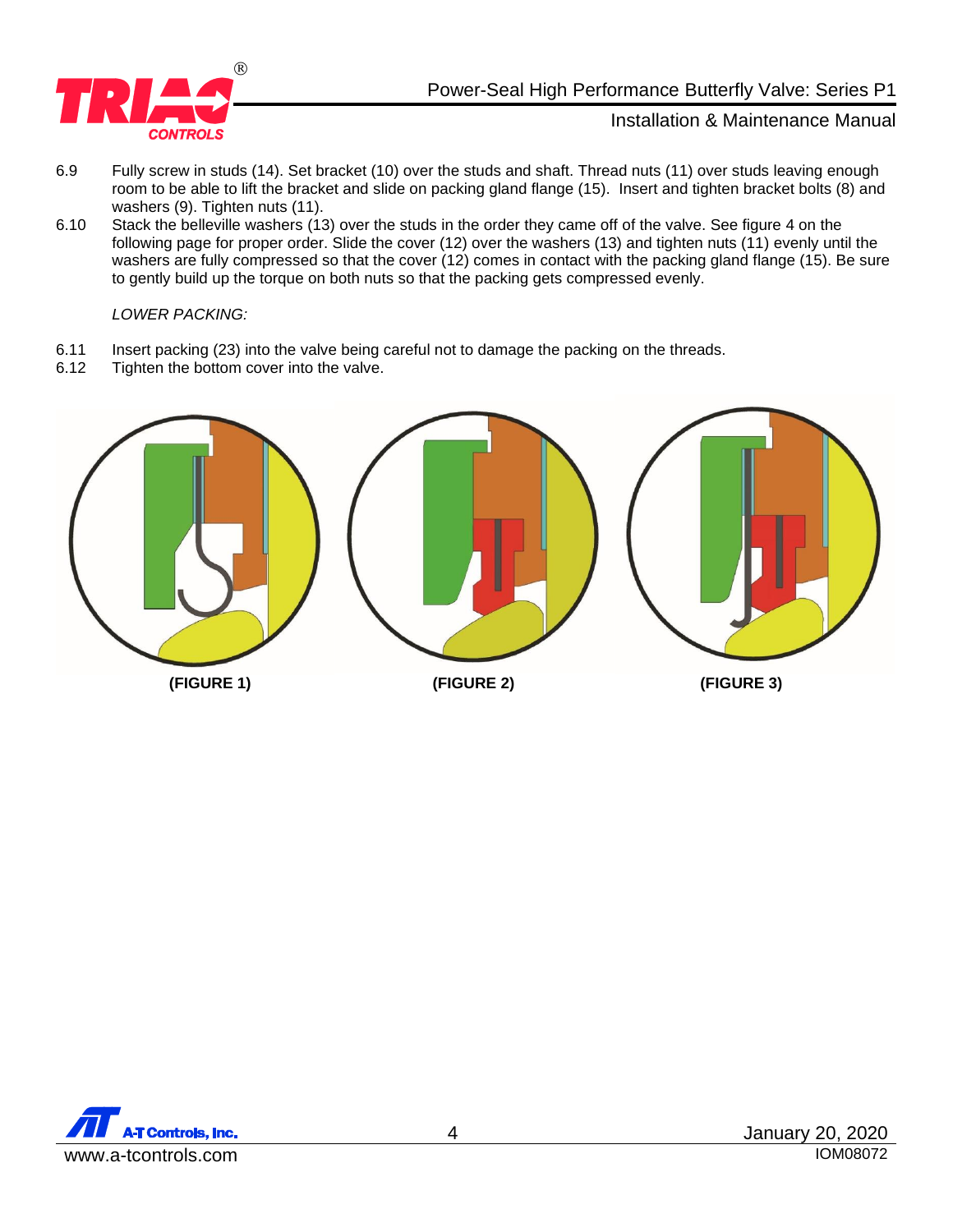



PTFE V-Ring (P) (standard for P1S Series) Live Loaded PTFE Chevron packing for pressure and vacuum applications.



PTFE Inverted V-Ring (V)<br>Live Loaded Inverted PTFE Chevron packing for pressure and vacuum applications.



PTFE Double V-Ring (D) Live Loaded PTFE Chevron packing comes together with Inverted PTFE Chevron packing for pressure and vacuum applications.



Graphite (G) (standard for P1F, P1M, P1H Series) Power-Seal High Performance Butterfly valves with Live Loaded Graphite packing for pressure and vacuum applications.

Please refer to A-T Controls Vacuum White Paper for more information.

# **(FIGURE 4)**

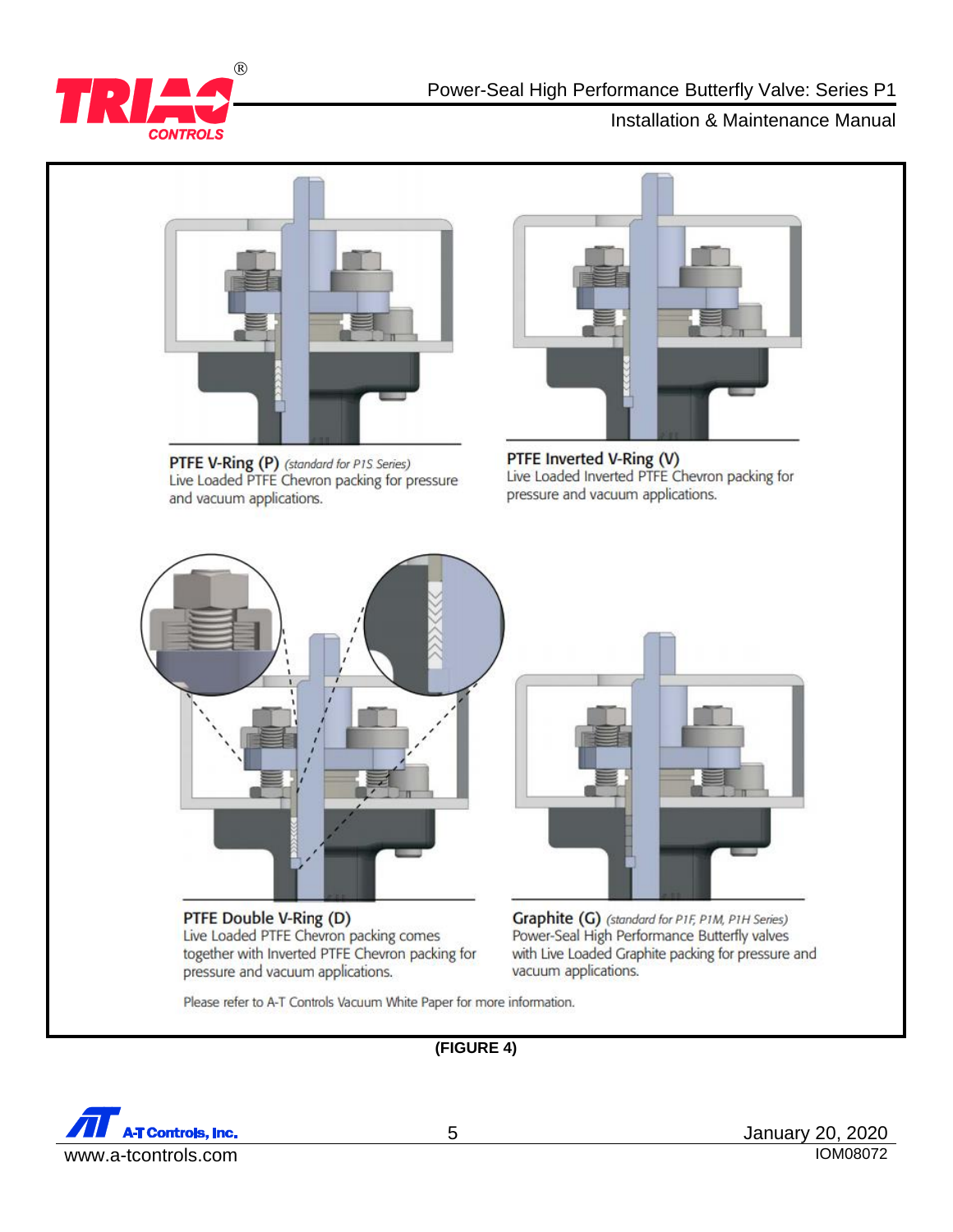



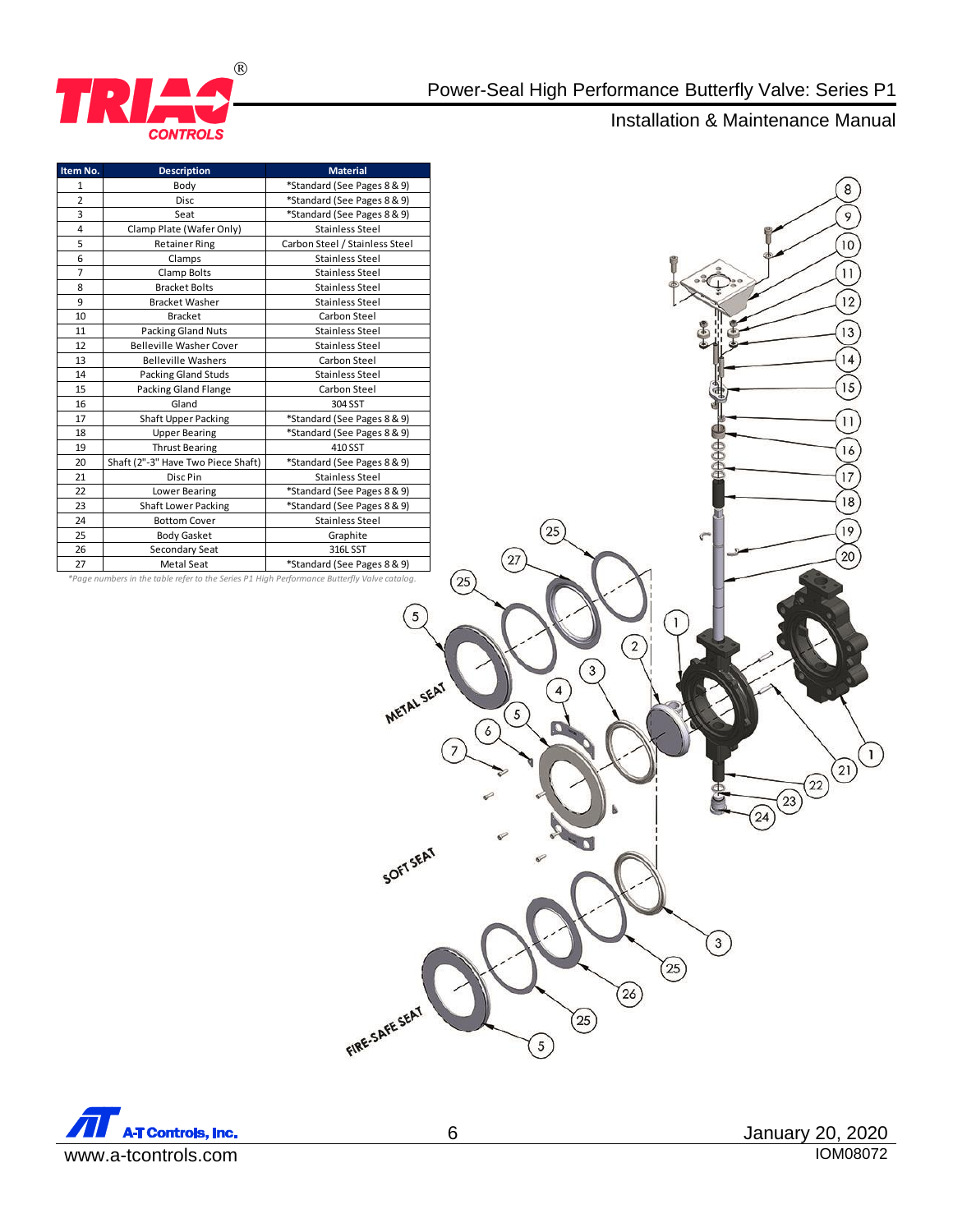

| High Performance Butterfly Valve Stud & Bolt Sizing |                                                                                                                                                                                     |                           |                    |                          |                          |                  |                          |                                |                          |                      |                          |                          |                                    |                          |                      |                          |                          |                      |              |                |                          |
|-----------------------------------------------------|-------------------------------------------------------------------------------------------------------------------------------------------------------------------------------------|---------------------------|--------------------|--------------------------|--------------------------|------------------|--------------------------|--------------------------------|--------------------------|----------------------|--------------------------|--------------------------|------------------------------------|--------------------------|----------------------|--------------------------|--------------------------|----------------------|--------------|----------------|--------------------------|
|                                                     | <b>Class 150</b>                                                                                                                                                                    |                           |                    |                          |                          |                  |                          |                                |                          |                      |                          |                          |                                    |                          |                      |                          |                          |                      |              |                |                          |
|                                                     | <b>Thread Size</b>                                                                                                                                                                  | <b>Wafer Studs</b>        |                    |                          |                          | <b>Lug Studs</b> |                          |                                |                          |                      |                          |                          | <b>Lug Bolts</b>                   |                          |                      |                          |                          |                      |              |                |                          |
| Valve                                               |                                                                                                                                                                                     |                           |                    |                          | <b>Non-Retainer Side</b> |                  |                          | <b>Retainer Side</b>           |                          |                      | <b>Non-Retainer Side</b> |                          |                                    |                          | <b>Retainer Side</b> |                          |                          |                      |              |                |                          |
| Size                                                |                                                                                                                                                                                     |                           | Stud               |                          | Short Stud               |                  | Stud                     |                                | Short Stud               |                      | Stud                     |                          | Short Stud                         |                          | Bolt                 |                          | Short Bolt               |                      | Bolt         |                | Short Bolt               |
|                                                     |                                                                                                                                                                                     | Qty                       | Length             | Qty                      | Length                   | Qty              | Length                   | Qty                            | Length                   | Qty                  | Length                   | Qty                      | Length                             | Qty                      | Length               | Qty                      | Length                   | Qty                  | Length       | Qtv            | Length                   |
| 2"                                                  | 5/8 - 11 UNC                                                                                                                                                                        | $\overline{4}$            | 5.25               |                          |                          | $\overline{4}$   | 2.50                     |                                |                          | $\sqrt{4}$           | 3.00                     | $\blacksquare$           |                                    | $\overline{4}$           | 1.25                 |                          |                          | $\overline{4}$       | 1.50         |                |                          |
| $2 - 1/2"$                                          | 5/8 - 11 UNC                                                                                                                                                                        | 4                         | 5.75               |                          | ä,                       | $\overline{4}$   | 2.75                     | ä,<br>$\overline{\phantom{a}}$ |                          | $\overline{4}$       | 3.00                     | ä,<br>$\overline{a}$     | $\blacksquare$                     | 4                        | 1.50                 | L.<br>$\overline{a}$     |                          | $\overline{4}$       | 1.75         |                |                          |
| 3"                                                  | 5/8 - 11 UNC                                                                                                                                                                        | $\overline{4}$            | 5.75               | $\frac{1}{2}$            | $\overline{a}$           | $\overline{4}$   | 2.75                     |                                |                          | $\overline{4}$       | 3.00                     |                          | $\overline{a}$                     | $\overline{4}$           | 1.50                 |                          |                          | $\overline{4}$       | 1.75         |                |                          |
| 4"<br>5"                                            | 5/8 - 11 UNC                                                                                                                                                                        | 8                         | 6.00<br>6.50       | ÷,                       | $\sim$<br>$\overline{a}$ | 8<br>8           | 3.00                     | L.<br>$\overline{\phantom{a}}$ |                          | 8<br>8               | 3.25                     | $\overline{a}$           | $\blacksquare$                     | 8<br>8                   | 1.50                 | L.<br>$\mathbb{L}$       |                          | 8<br>8               | 2.00<br>2.00 |                |                          |
| 6"                                                  | 3/4 - 10 UNC                                                                                                                                                                        | 8<br>8                    | 6.50               | ÷,                       | ÷,                       | 8                | 3.00<br>3.25             | ä,                             | $\bar{a}$                | 8                    | 3.50<br>3.50             | $\overline{a}$           | ÷,                                 | 8                        | 1.50<br>1.75         | ä,                       |                          | 8                    | 2.00         |                |                          |
| 8"                                                  | 3/4 - 10 UNC                                                                                                                                                                        | 8                         |                    | $\overline{a}$           |                          | 8                |                          | $\overline{\phantom{a}}$       |                          |                      |                          | $\overline{a}$           | $\overline{\phantom{a}}$           | 8                        | 2.00                 | $\overline{\phantom{a}}$ |                          | 8                    |              |                |                          |
|                                                     | $3/4 - 10$ UNC<br>$7/8 - 9$ UNC                                                                                                                                                     |                           | 7.00<br>7.75       | ÷,                       | $\overline{a}$           | 12               | 3.50                     | ä,                             |                          | $\bf 8$<br>12        | 3.75                     | $\overline{a}$           | $\frac{1}{2}$                      | 12                       |                      | ä,                       | $\overline{a}$           | 12                   | 2.25         |                | $\overline{a}$           |
| 10"                                                 |                                                                                                                                                                                     | 12                        |                    | $\overline{a}$           | ÷,                       |                  | 3.75                     | $\overline{\phantom{a}}$       | $\sim$                   |                      | 4.25                     | $\overline{a}$           | ÷,                                 |                          | 2.00                 | $\overline{a}$           |                          | 12                   | 2.50         |                |                          |
| 12"<br>14"                                          | $7/8 - 9$ UNC                                                                                                                                                                       | 12<br>12                  | 8.25<br>9.25       | $\overline{\phantom{a}}$ | $\overline{a}$<br>÷,     | 12<br>12         | 3.75<br>4.50             | ä,                             | ÷.                       | 12<br>12             | 4.50<br>5.00             | ÷.                       | $\qquad \qquad \blacksquare$<br>ä, | 12<br>12                 | 2.25<br>2.75         | $\sim$                   | $\overline{a}$<br>$\sim$ | 12                   | 3.00<br>3.00 | ÷,             | $\sim$                   |
|                                                     | $1 - 8$ UNC                                                                                                                                                                         | 16                        |                    | $\overline{\phantom{a}}$ | $\overline{a}$           | 16               |                          | $\overline{\phantom{a}}$       | ÷.                       | 16                   |                          | $\overline{\phantom{a}}$ | $\overline{\phantom{a}}$           | 16                       |                      | $\mathbb{L}$             | $\overline{a}$           | 16                   |              | $\overline{a}$ | $\overline{\phantom{a}}$ |
| 16"<br>18"                                          | $1 - 8$ UNC                                                                                                                                                                         | 16                        | 9.75<br>10.75      | $\overline{a}$           | ÷,                       | 16               | 4.75<br>5.25             | ä,                             | ÷,                       | 16                   | 5.25<br>5.75             | ÷.                       | $\overline{a}$                     | 16                       | 3.00<br>3.25         | L.                       |                          | 16                   | 3.25         | L,             |                          |
| 20"                                                 | 11/8 - 8 UNC<br>11/8 - 8 UNC                                                                                                                                                        | 16                        | 11.50              | 8                        | $\ast$                   | 16               | 5.50                     | $\overline{4}$                 | 4.50                     | 16                   | 6.25                     | $\overline{4}$           | 5.25                               | 16                       | 3.50                 | $\overline{4}$           | 2.50                     | 16                   | 3.75<br>4.25 | $\overline{4}$ | 3.25                     |
| 24"                                                 | $11/4 - 8$ UNC                                                                                                                                                                      | 16                        | 13.25              | 8                        | $\ast$                   | 16               | 6.25                     | $\overline{4}$                 | 5.50                     | 16                   | 7.25                     | $\overline{4}$           | 6.25                               | 16                       | 4.00                 | $\overline{4}$           | 3.25                     | 16                   | 5.00         | $\overline{4}$ | 4.25                     |
| 26"                                                 | 11/4 - 8 UNC                                                                                                                                                                        | 20                        | 15.25              | 8                        | $\ast$                   | 20               | 7.25                     | $\overline{4}$                 | 6.00                     | 20                   | 8.00                     | $\overline{4}$           | 6.75                               | 20                       | 5.25                 | $\overline{4}$           | 3.75                     | 20                   | 6.00         | $\overline{4}$ | 4.50                     |
| 28"                                                 | $11/4 - 8$ UNC                                                                                                                                                                      | 24                        | 15.50              | 8                        | $\ast$                   | 24               | 7.50                     | $\overline{4}$                 | 5.75                     | 24                   | 8.25                     | $\overline{4}$           | 6.75                               | 24                       | 5.25                 | $\overline{4}$           | 3.75                     | 24                   | 6.25         | 4              | 4.50                     |
| 30"                                                 | $11/4 - 8$ UNC                                                                                                                                                                      | 24                        | 16.75              | 8                        | $\ast$                   | 24               | 8.25                     | $\overline{4}$                 | 6.25                     | 24                   | 8.75                     | $\overline{4}$           | 6.75                               | 24                       | 6.00                 | $\overline{4}$           | 4.00                     | 24                   | 6.75         | $\overline{4}$ | 4.75                     |
| 32"                                                 | $11/2 - 8$ UNC                                                                                                                                                                      | 24                        | 17.75              | 8                        | $\ast$                   | 24               | 8.75                     | $\overline{4}$                 | 6.75                     | 24                   | 9.25                     | $\overline{4}$           | 7.25                               | 24                       | 6.25                 | $\overline{4}$           | 4.25                     | 24                   | 7.00         | $\overline{4}$ | 5.00                     |
| 36"                                                 | $11/2 - 8$ UNC                                                                                                                                                                      | 28                        | 19.00              | 8                        | $\ast$                   | 28               | 9.50                     | $\overline{4}$                 | 7.50                     | 28                   | 9.75                     | $\overline{4}$           | 7.50                               | 28                       | 7.25                 | $\overline{4}$           | 5.25                     | 28                   | 7.25         | $\overline{4}$ | 5.25                     |
| 40"                                                 | $11/2 - 8$ UNC                                                                                                                                                                      | 32                        | 19.50              | 8                        | $\ast$                   | 32               | 9.75                     | $\overline{4}$                 | 7.25                     | 32                   | 9.75                     | $\overline{4}$           | 7.50                               | 32                       | 7.50                 | $\overline{4}$           | 5.00                     | 32                   | 7.50         | $\overline{4}$ | 5.25                     |
| 44"                                                 | $11/2 - 8$ UNC                                                                                                                                                                      | 36                        | 22.00              | 8                        | $\ast$                   | 36               | 10.75                    | $\overline{4}$                 | 8.50                     | 36                   | 11.25                    | $\overline{4}$           | 8.75                               | 36                       | 8.50                 | $\overline{4}$           | 6.00                     | 36                   | 9.00         | $\overline{4}$ | 6.25                     |
| 48"                                                 | $11/2 - 8$ UNC                                                                                                                                                                      | 40                        | 22.50              | 8                        | $\ast$                   | 40               | 10.50                    | $\sqrt{4}$                     | 7.75                     | 40                   | 12.00                    | $\overline{4}$           | 9.25                               | 40                       | 8.25                 | $\overline{4}$           | 5.50                     | 40                   | 9.50         | 4              | 6.75                     |
|                                                     |                                                                                                                                                                                     |                           |                    |                          |                          |                  |                          |                                |                          |                      | Class 300                |                          |                                    |                          |                      |                          |                          |                      |              |                |                          |
|                                                     |                                                                                                                                                                                     |                           |                    |                          |                          |                  |                          |                                | <b>Lug Studs</b>         |                      |                          |                          |                                    |                          |                      |                          | <b>Lug Bolts</b>         |                      |              |                |                          |
| Valve                                               |                                                                                                                                                                                     |                           | <b>Wafer Studs</b> |                          |                          |                  | <b>Non-Retainer Side</b> |                                |                          | <b>Retainer Side</b> |                          |                          |                                    | <b>Non-Retainer Side</b> |                      |                          |                          | <b>Retainer Side</b> |              |                |                          |
| Size                                                | <b>Thread Size</b>                                                                                                                                                                  | Stud<br><b>Short Stud</b> |                    | Stud<br>Short Stud       |                          |                  | Stud<br>Short Stud       |                                |                          | Bolt<br>Short Bolt   |                          |                          |                                    | Bolt<br>Short Bolt       |                      |                          |                          |                      |              |                |                          |
|                                                     |                                                                                                                                                                                     | Qty                       | Length             | Qty                      | Length                   | Qty              | Length                   | Qty                            | Length                   | Qty                  | Length                   | Qty                      | Length                             | Qty                      | Length               | Qtv                      | Length                   | Qty                  | Length       | Qtv            | Length                   |
| 2"                                                  | 5/8 - 11 UNC                                                                                                                                                                        | 8                         | 5.50               |                          |                          | 8                | 2.75                     | $\overline{\phantom{a}}$       | $\overline{\phantom{a}}$ | 8                    | 3.00                     | $\overline{\phantom{a}}$ |                                    | 8                        | 1.25                 | $\overline{\phantom{a}}$ |                          | 8                    | 1.75         |                |                          |
| $2 - 1/2"$                                          | 3/4 - 10 UNC                                                                                                                                                                        | 8                         | 6.25               |                          | ÷,                       | 8                | 3.00                     | $\blacksquare$                 | $\bar{\phantom{a}}$      | 8                    | 3.25                     | $\Box$                   | ä,                                 | 8                        | 1.50                 | $\omega$                 | ÷,                       | 8                    | 2.00         |                | ÷,                       |
| 3"                                                  | 3/4 - 10 UNC                                                                                                                                                                        | 8                         | 6.50               | $\overline{a}$           | $\overline{a}$           | 8                | 3.25                     | $\overline{\phantom{a}}$       | $\Box$                   | 8                    | 3.50                     | $\Box$                   | $\blacksquare$                     | 8                        | 1.75                 | $\blacksquare$           | $\overline{a}$           | 8                    | 2.00         |                | $\overline{\phantom{a}}$ |
| 4"                                                  | 3/4 - 10 UNC                                                                                                                                                                        | 8                         | 7.00               | $\overline{\phantom{a}}$ | ÷,                       | 8                | 3.25                     | $\omega$                       |                          | 8                    | 3.75                     | $\omega$                 | $\overline{a}$                     | 8                        | 1.75                 | $\omega$                 |                          | 8                    | 2.25         | ÷,             |                          |
| 5"                                                  | 3/4 - 10 UNC                                                                                                                                                                        | 8                         | 7.25               | $\overline{\phantom{a}}$ | $\overline{a}$           | 8                | 3.50                     | $\Box$                         |                          | 8                    | 4.00                     | $\Box$                   | $\blacksquare$                     | 8                        | 2.00                 | $\Box$                   | $\overline{a}$           | 8                    | 2.50         |                | $\overline{\phantom{a}}$ |
| 6"                                                  | 3/4 - 10 UNC                                                                                                                                                                        | 12                        | 7.50               | $\overline{\phantom{a}}$ | $\overline{\phantom{a}}$ | 12               | 3.75                     | $\omega$                       | $\sim$                   | 12                   | 4.00                     | $\Box$                   | $\overline{\phantom{a}}$           | 12                       | 2.25                 | $\Box$                   | $\overline{\phantom{a}}$ | 12                   | 2.50         | $\Box$         | $\sim$                   |
| 8"                                                  | $7/8 - 9$ UNC                                                                                                                                                                       | 12                        | 8.75               | $\overline{\phantom{a}}$ | $\overline{a}$           | 12               | 4.50                     | $\Box$                         | $\overline{a}$           | 12                   | 4.50                     | $\Box$                   | $\overline{\phantom{a}}$           | 12                       | 2.75                 | $\Box$                   | $\overline{a}$           | 12                   | 2.75         | $\overline{a}$ | $\overline{\phantom{a}}$ |
| 10"                                                 | $1 - 8$ UNC                                                                                                                                                                         | 16                        | 10.00              | 8                        | $\ast$                   | 12               | 5.00                     | 4                              | 4.25                     | 12                   | 5.00                     | 4                        | 4.50                               | 12                       | 3.25                 | 4                        | 2.50                     | 12                   | 3.25         | 4              | 2.75                     |
| 12"                                                 | 11/8 - 8 UNC                                                                                                                                                                        | 16                        | 10.75              | 8                        | $\ast$                   | 12               | 5.25                     | $\overline{4}$                 | 4.50                     | 12                   | 5.75                     | $\overline{4}$           | 5.25                               | 12                       | 3.25                 | $\overline{4}$           | 2.75                     | 12                   | 3.75         | $\overline{4}$ | 3.25                     |
| 14"                                                 | 11/8 - 8 UNC                                                                                                                                                                        | 16                        | 12.00              | 8                        | $\ast$                   | 16               | 6.25                     | $\overline{4}$                 | 4.75                     | 16                   | 5.75                     | $\overline{4}$           | 4.75                               | 16                       | 4.25                 | $\overline{4}$           | 2.75                     | 16                   | 3.75         | $\overline{4}$ | 2.75                     |
| 16"                                                 | $11/4 - 8$ UNC                                                                                                                                                                      | 16                        | 13.25              | 8                        | $\ast$                   | 16               | 6.75                     | $\overline{4}$                 | 5.50                     | 16                   | 6.50                     | $\overline{4}$           | 5.25                               | 16                       | 4.75                 | $\overline{4}$           | 3.50                     | 16                   | 4.50         | $\overline{4}$ | 3.25                     |
| 18"                                                 | 11/4 - 8 UNC                                                                                                                                                                        | 20                        | 14.00              | 8                        | $\ast$                   | 20               | 7.00                     | 4                              | 5.50                     | 20                   | 7.25                     | $\overline{4}$           | 5.75                               | 20                       | 5.00                 | $\overline{4}$           | 3.50                     | 20                   | 5.00         | $\overline{4}$ | 3.50                     |
| 20"                                                 | $11/4 - 8$ UNC                                                                                                                                                                      | 20                        | 14.75              | 8                        | $\ast$                   | 20               | 7.50                     | $\overline{4}$                 | 5.75                     | 20                   | 7.50                     | $\overline{4}$           | 5.75                               | 20                       | 5.25                 | $\overline{4}$           | 3.75                     | 20                   | 5.25         | $\overline{4}$ | 3.75                     |
| 24"                                                 | $11/2 - 8$ UNC                                                                                                                                                                      | 20                        | 16.50              | 8                        | $\ast$                   | 20               | 8.25                     | $\overline{\mathbf{4}}$        | 6.25                     | 20                   | 8.25                     | 4                        | 6.75                               | 20                       | 6.00                 | 4                        | 4.00                     | 20                   | 6.00         | 4              | 4.50                     |
|                                                     | . Lengths are based on basic heavy hex nuts, 0.06" thick gaskets, and flange thicknesses per ANSI B 16.5 & B 16.47 Series A.                                                        |                           |                    |                          |                          |                  |                          |                                |                          |                      |                          |                          |                                    |                          |                      |                          |                          |                      |              |                |                          |
|                                                     | • A-T Controls recommends using studs to ensure full engagement in tapped holes.                                                                                                    |                           |                    |                          |                          |                  |                          |                                |                          |                      |                          |                          |                                    |                          |                      |                          |                          |                      |              |                |                          |
|                                                     | • This table is provided by A-T Controls for reference only, it is the end user's responsibility to select the correct material, arade, and size of fasteners for their application |                           |                    |                          |                          |                  |                          |                                |                          |                      |                          |                          |                                    |                          |                      |                          |                          |                      |              |                |                          |

*• "Short" studs and bolts are required for certain sizes to be used in blind tapped holes at the top and bottom of the valve.* **14. 11/2 - 8 UNC 20 16.50 8** \* **20 8.25 4 6.25 20 8.25 4 6.75 20 6.00 4**<br> **• Lengths are based on basic heavy hex nuts, 0.06" thick gaskets, and flange thicknesses per ANSI B 16.5 & B 16.47 Series A.<br>
• A-T Controls rec** *• This table is provided by A-T Controls for reference only, it is the end user's responsibility to select the correct material, grade, and size of fasteners for their application.*